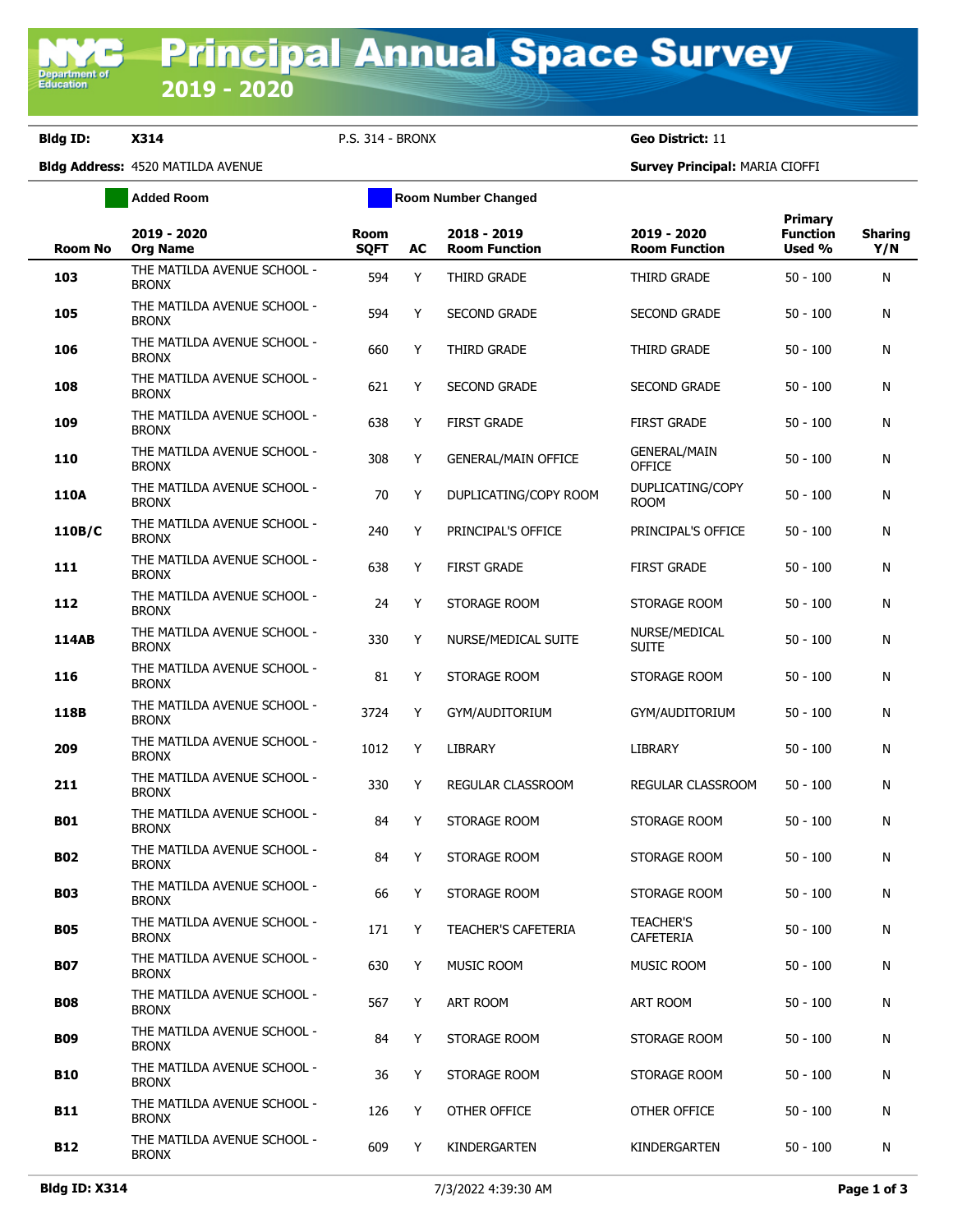## **Bldg ID: X314** P.S. 314 - BRONX **Geo District:** 11

**Bldg Address:** 4520 MATILDA AVENUE **Survey Principal:** MARIA CIOFFI

|                | <b>Added Room</b>                                                   | <b>Room Number Changed</b> |    |                                     |                                           |                                      |                       |
|----------------|---------------------------------------------------------------------|----------------------------|----|-------------------------------------|-------------------------------------------|--------------------------------------|-----------------------|
| <b>Room No</b> | 2019 - 2020<br><b>Org Name</b>                                      | <b>Room</b><br><b>SQFT</b> | AC | 2018 - 2019<br><b>Room Function</b> | 2019 - 2020<br><b>Room Function</b>       | Primary<br><b>Function</b><br>Used % | <b>Sharing</b><br>Y/N |
| <b>B13</b>     | THE MATILDA AVENUE SCHOOL -<br><b>BRONX</b>                         | 588                        | Y  | KINDERGARTEN                        | KINDERGARTEN                              | $50 - 100$                           | N                     |
| <b>B14</b>     | THE MATILDA AVENUE SCHOOL -<br><b>BRONX</b>                         | 189                        | Y  | PARENT'S ROOM                       | PARENT'S ROOM                             | $50 - 100$                           | N                     |
| <b>B16</b>     | THE MATILDA AVENUE SCHOOL -<br><b>BRONX</b>                         | 81                         | Y  | <b>GENERAL BUILDING SUPPORT</b>     | <b>GENERAL BUILDING</b><br><b>SUPPORT</b> | $50 - 100$                           | N                     |
| <b>B20</b>     | THE MATILDA AVENUE SCHOOL -<br><b>BRONX</b>                         | 252                        | Y  | <b>GENERAL BUILDING SUPPORT</b>     | <b>GENERAL BUILDING</b><br><b>SUPPORT</b> | $50 - 100$                           | N                     |
| <b>B24</b>     | THE MATILDA AVENUE SCHOOL -<br><b>BRONX</b>                         | 2516                       | Y  | STUDENT CAFETERIA                   | STUDENT CAFETERIA                         | $50 - 100$                           | N                     |
| 203            | THE MATILDA AVENUE SCHOOL -<br><b>BRONX</b>                         | 567                        | Y  |                                     | PRE-K FULL DAY                            |                                      | N                     |
| 205            | THE MATILDA AVENUE SCHOOL -<br><b>BRONX</b>                         | 567                        | Y  |                                     | PRE-K FULL DAY                            |                                      | N                     |
| 206            | THE MATILDA AVENUE SCHOOL -<br><b>BRONX</b>                         | 660                        | Y  |                                     | PRE-K FULL DAY                            |                                      | N                     |
| 208            | THE MATILDA AVENUE SCHOOL -<br><b>BRONX</b>                         | 594                        | Y  |                                     | PRE-K FULL DAY                            |                                      | N                     |
| 210            | THE MATILDA AVENUE SCHOOL -<br><b>BRONX</b>                         | 72                         | Y  |                                     | STORAGE ROOM                              |                                      | N                     |
| 212A           | THE MATILDA AVENUE SCHOOL -<br><b>BRONX</b>                         | 36                         | Y  |                                     | STORAGE ROOM                              |                                      | N                     |
| 212B           | THE MATILDA AVENUE SCHOOL -<br><b>BRONX</b>                         | 182                        | Y  |                                     | OTHER OFFICE                              |                                      | N                     |
| 212C           | THE MATILDA AVENUE SCHOOL -<br><b>BRONX</b>                         | 112                        | Y  |                                     | PRINCIPAL'S OFFICE                        |                                      | N                     |
| 214            | THE MATILDA AVENUE SCHOOL -<br><b>BRONX</b>                         | 40                         | Y  |                                     | STORAGE ROOM                              |                                      | N                     |
| 216            | THE MATILDA AVENUE SCHOOL -<br><b>BRONX</b>                         | 96                         | Y  |                                     | STORAGE ROOM                              |                                      | N                     |
| 217            | THE MATILDA AVENUE SCHOOL -<br><b>BRONX</b>                         | 273                        | Y  |                                     | <b>VACANT</b>                             |                                      | N                     |
| 218            | THE MATILDA AVENUE SCHOOL -<br><b>BRONX</b>                         | 308                        | Y  |                                     | <b>VACANT</b>                             |                                      | N                     |
| 219            | THE MATILDA AVENUE SCHOOL -<br><b>BRONX</b>                         | 90                         | Y  |                                     | STORAGE ROOM                              |                                      | N                     |
|                | How many hallway bathrooms for students are there in your building? |                            |    |                                     |                                           | 10                                   |                       |

| How many hallway bathrooms for students are there in your building?                                                                                                                          | 10 |
|----------------------------------------------------------------------------------------------------------------------------------------------------------------------------------------------|----|
| Are any of the student bathrooms being shared by multiple schools?                                                                                                                           |    |
| Are all the student bathrooms open throughout the day?                                                                                                                                       |    |
| Please identify the number of non-instructional spaces, not reported above, being used for<br>instructional purposes, academic intervention services, or therapeutic or counseling services: |    |
| Are any of those non-instructional spaces being shared?                                                                                                                                      | N  |